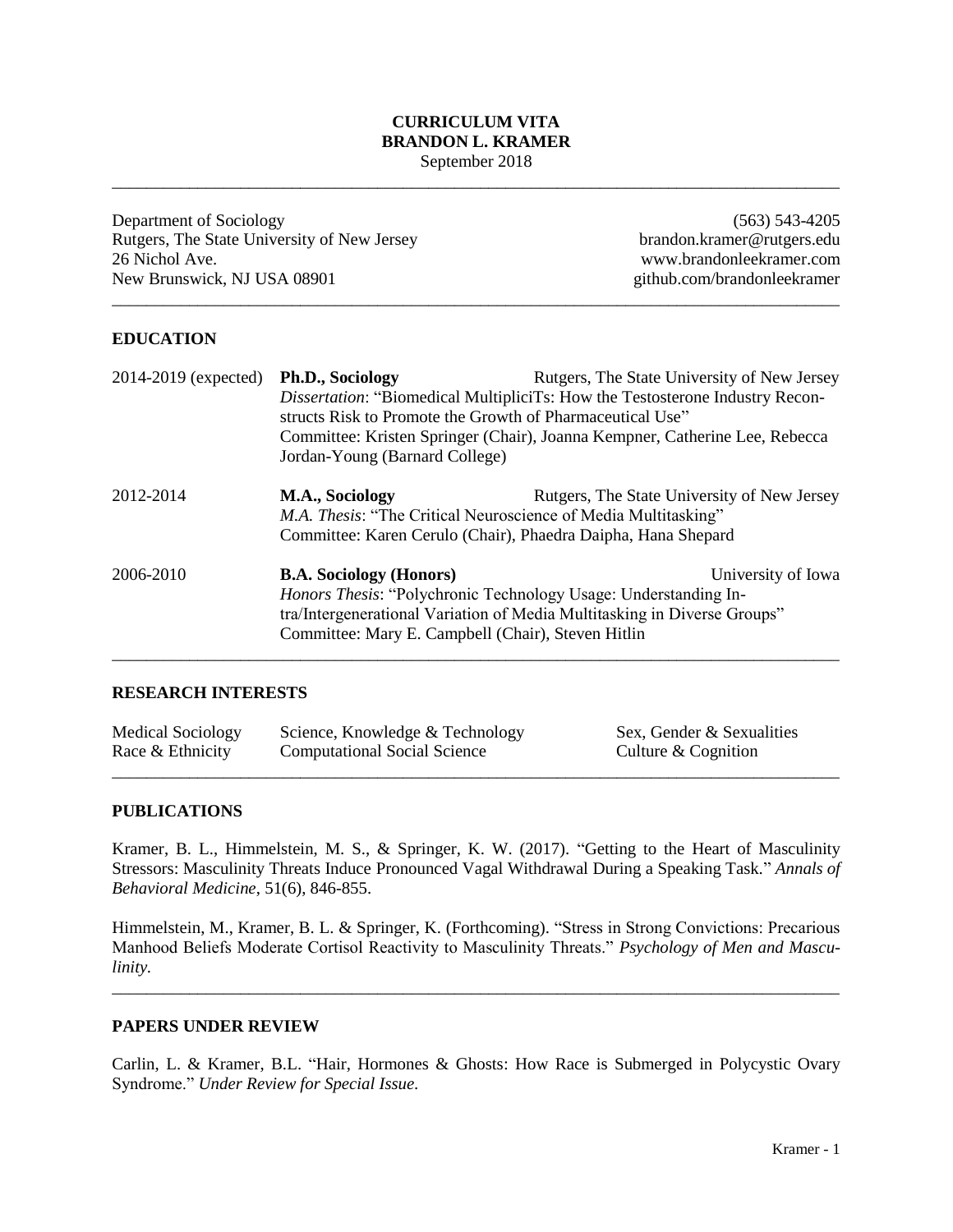## **WORKS IN PROGRESS**

Kramer, B.L. "T/racing Testosterone: Ambiguity, Absence, and the Re-inscription of Race in Hormonal Research." *Manuscript in Preparation (Estimated Submission in Oct. 2018).* 

Kramer, B.L., Weber, M., & Yanovitzky, I. "Networks of Evidence Use in the Context of Federal Childhood Policymaking." *Manuscript in Preparation (Estimated Submission in Oct. 2018).* 

Weber, M., Kramer, B.L., & Yanovitzky, I. "Knowledge Brokering & the Implementation of Health Research from a Networks Perspective." *Manuscript in Preparation (Estimated Submission in Dec. 2018).* 

Weber, M., Kramer, B.L., & Yanovitzky, I. "Claims-Making in Policy Networks: Using ERGMs to Evaluate Childhood Obesity Legislation." *Manuscript in Preparation (Estimated Submission in Dec. 2018).* 

Kramer, B.L. "Making Multitasking Matter: Using Object-Oriented Ontology to Study Human-Drone Systems." *Manuscript in Preparation (Estimated Submission for Special Issue in Mar. 2019).* 

Kramer, B.L. "Enacting Emotional Brains: Sensitive Subjects in Personalized Sexual Medicine." *Manuscript in Preparation.*

Himmelstein, M., Springer, K., & Kramer, B. "Baseline and Stress." *Analysis in Progress.* 

Springer, K., Kramer, B.L., & Himmelstein, M. "Cardiovascular Dynamics during Masculinity Threats." *Analysis in Progress.*  \_\_\_\_\_\_\_\_\_\_\_\_\_\_\_\_\_\_\_\_\_\_\_\_\_\_\_\_\_\_\_\_\_\_\_\_\_\_\_\_\_\_\_\_\_\_\_\_\_\_\_\_\_\_\_\_\_\_\_\_\_\_\_\_\_\_\_\_\_\_\_\_\_\_\_\_\_\_\_\_\_\_\_\_\_

#### **FELLOWSHIPS, GRANTS AND HONORS**

| 2018-19<br>2018 | Graduate Fellowship, School of Communication & Information, Rutgers University<br>Sociology Small Grant Award, \$500, Rutgers University, Dept. of Sociology |
|-----------------|--------------------------------------------------------------------------------------------------------------------------------------------------------------|
| Spring 2018     | Graduate Fellowship, School of Communication & Information, Rutgers University                                                                               |
| 2018            | TA/GA Professional Development Fund, \$1055, Rutgers University, Dept. of Sociology                                                                          |
| Spring 2015     | Special Fellowship, Department of Sociology, Rutgers University                                                                                              |
| 2014-15         | <i>Excellence Fellowship</i> , Department of Sociology, Rutgers University                                                                                   |
| 2013-14         | Graduate Assistantship, Institute of Health, Health Care Policy and Aging Research,<br><b>Rutgers University</b>                                             |
| 2013            | Matilda White Riley Term Paper Award, \$350, Rutgers University, Dept. of Sociology                                                                          |
| 2012-13         | <i>Excellence Fellowship</i> , Department of Sociology, Rutgers University                                                                                   |
| 2009-10         | ICRU Fellowship, Iowa Center for Research by Undergraduates, \$2500, Univ. of Iowa                                                                           |
| 2008            | Alpha Kappa Delta National Honors Recipient, University of Iowa                                                                                              |

#### **RESEARCH INVOLVEMENT**

2018-19 *Graduate Research Assistant*, Interactive Technology for Media Literacy Drug Prevention in Community Groups, National Institute for Drug Use (NIDA) funded project with Kathryn Green (Rutgers University) and Michael Hecht (Real Prevention)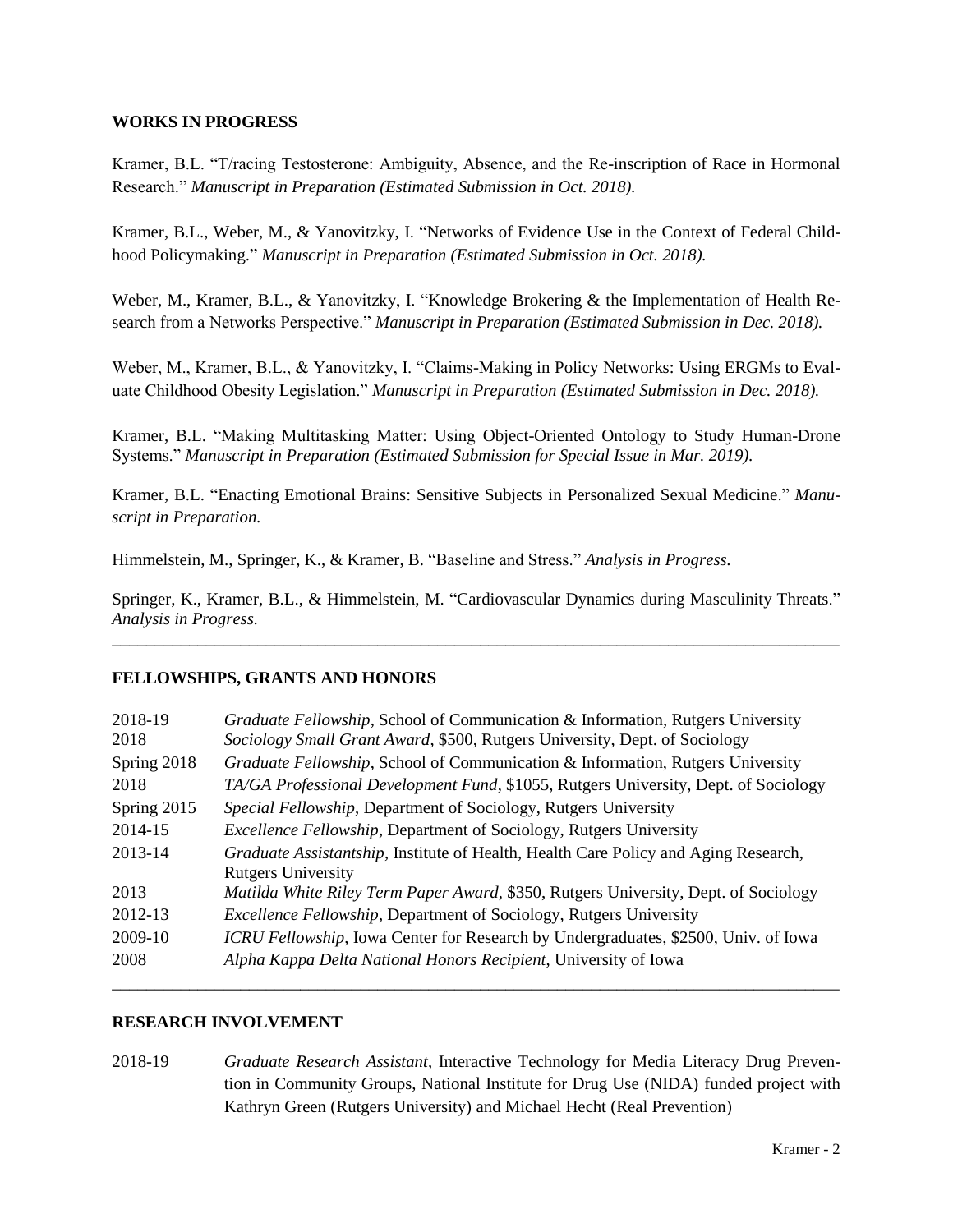| Spring 2018 | Graduate Research Assistant, Evaluating Policymakers Information and Knowledge,               |
|-------------|-----------------------------------------------------------------------------------------------|
|             | William T. Grant Foundation funded project with Itzhak Yanovitzky (Rutgers University)        |
|             | and Matthew Weber (Rutgers University)                                                        |
| 2015-17     | Graduate Research Assistant, Discordant Models of Testosterone Function Project, Na-          |
|             | tional Science Foundation (NSF) funded project with Rebecca Jordan-Young (Barnard             |
|             | College) and Katrina Karkazis (Stanford University)                                           |
| 2015-16     | <b>Consultant, Heart Rate and Blood Pressure Variability Training Consultant, Emotion and</b> |
|             | Psychopathology Laboratory, Institute of Health, Health Care Policy and Aging Re-             |
|             | search, Principal Investigator: Edward Selby (Rutgers University)                             |
| 2013-17     | Lab Manager, Health, Environment and Relational Ties (HEART) Laboratory, Institute            |
|             | of Health, Health Care Policy and Aging Research, Advisor: Kristen Springer (Rutgers)         |
|             | University)                                                                                   |
| 2012        | Graduate Research Assistant, Health, Environment and Relational Ties (HEART) Labor-           |
|             | atory, Institute of Health, Health Care Policy and Aging Research, Advisor: Kristen           |
|             | Springer (Rutgers University)                                                                 |
| 2007-08     | Undergraduate Research Assistant, Center for the Study of Group Processes (CSGP),             |
|             | Advisors: Michael Lovaglia (University of Iowa), Mary Campbell (University of Iowa)           |
|             |                                                                                               |

## **PEER REVIEWED CONFERENCE AND INVITED PRESENTATIONS**

Kramer, B. L. "Visualizing the Racialization of Testosterone in Biomedical Studies." Society for Social Studies of Science, Sydney, Australia, August 2018.

Carlin, L. & Kramer, B. L. "Hair, Hormones & Ghosts: How Race is Submerged in Polycystic Ovary Syndrome." Society for Social Studies of Science, Sydney, Australia, August 2018.

Kramer, B. L. "The Sensitive Subjects of Personalized Sexual Medicine." American Sociological Association, Philadelphia, PA., August 2018.

Carlin, L. & Kramer, B. L. "Unveiling the Ghosts of the Post-Genomic: How Race is Submerged in Polycystic Ovary Syndrome." American Sociological Association, Philadelphia, PA., August 2018.

Kramer, B. L., Springer, K. W., & Himmelstein, M. S. "Getting to the Heart of Masculinity Stressors: Masculinity Threats Induce Pronounced Vagal Withdrawal During a Speaking Task." Eastern Sociological Society, Baltimore, MA., February 2018.

Kramer, B.L. & Carlin, L. "Tracing Race as a Ghost Variable in Testosterone Research." Eastern Sociological Society, Baltimore, MA., February 2018.

Kramer, B. L. "Making Multitasking Matter: Using Object-Oriented Ontology to Study Human Drone Systems." Society for Social Studies of Science, Boston, MA., August 2017.

Carlin, L., Kramer, B. L. "Tracing Race as a Ghost Variable: Submerging Race in Biomedical Studies of Testosterone." Society for Social Studies of Science, Boston, MA., August 2017.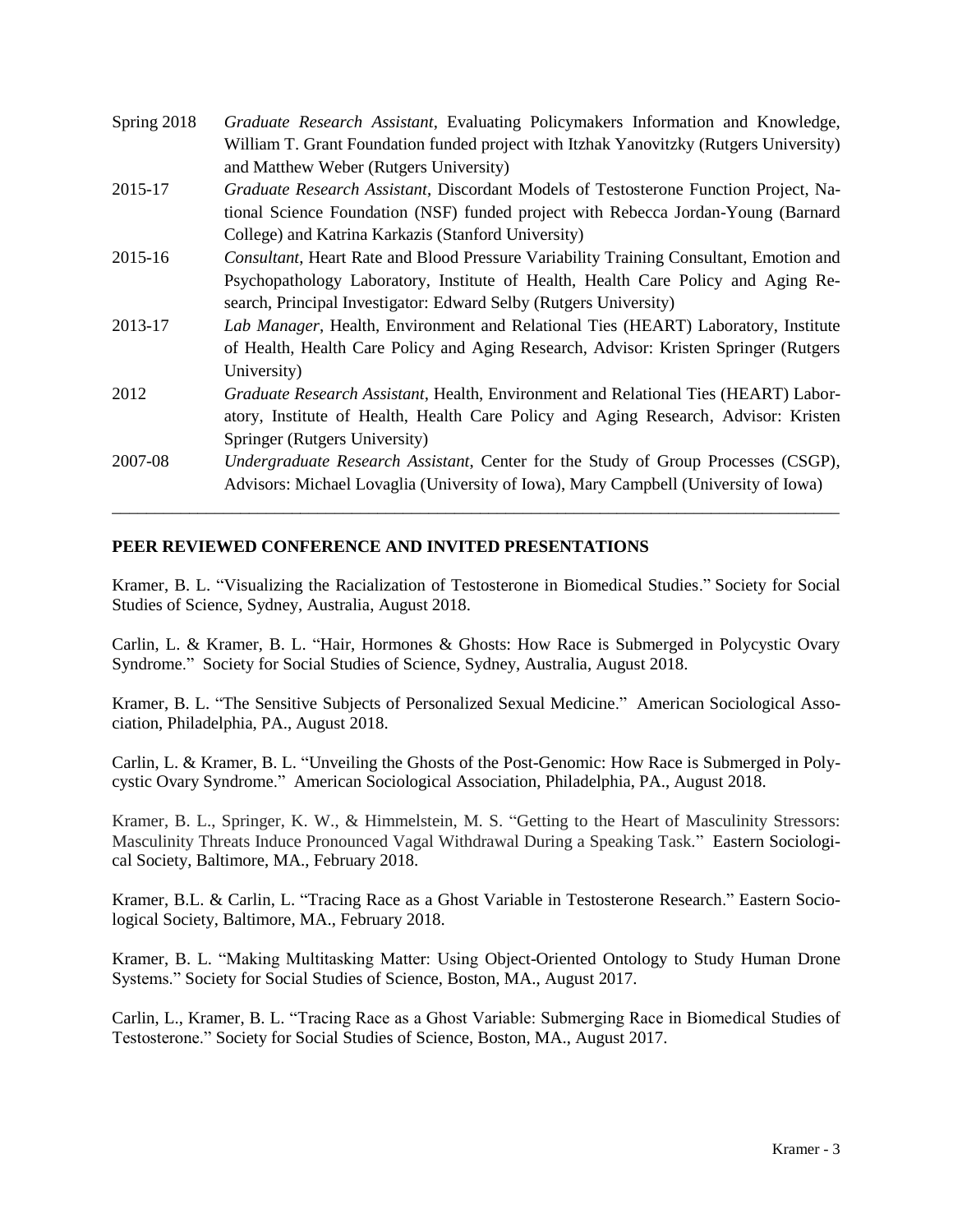Springer, K. W., Kramer, B. L., & Himmelstein, M. S. "Getting to the Heart of Masculinity Stressors: Masculinity Threats Induce Pronounced Vagal Withdrawal During a Speaking Task." American Sociological Association, Montreal, Canada. August 2017.

Kramer, B. "The Pharmaceuticalization of Emotional Brains: Tracing the Emergence of Personalized Sexual Medicine." Eastern Sociological Society, Philadelphia, PA., February 2017.

Kramer, B., Springer, K.W., & Himmelstein, M. S. "Unpacking the Black Box: Using Psychophysiology to Better Understand Men and Masculinities." American Sociological Association, Chicago, IL., August 2015.

Kramer, B.L. "Using Developmental Systems Theory and Social Neuroscience in the Sociology of Culture and Cognition." Eastern Sociological Society, New York, NY., February 2015.

Kramer, B.L. "The Critical Neuroscience of Media Multitasking." Invited Speaker for Culture Workshop, Rutgers University, New Brunswick, NJ., September 2014.

Kramer, B.L. "Polychronic Technology Usage: Understanding Intra/Intergenerational Variation of Media Multitasking in Diverse Groups." University of Iowa Department of Sociology Social Psychology Horseshoe, Iowa City, IA, March 2010. Revised version presented at Midwest Sociological Society, Chicago, IL., March 2010, Iowa Sociological Association Meeting, Cedar Falls, IA., April 2010, and American Sociological Association, Atlanta, GA., August 2010.

\_\_\_\_\_\_\_\_\_\_\_\_\_\_\_\_\_\_\_\_\_\_\_\_\_\_\_\_\_\_\_\_\_\_\_\_\_\_\_\_\_\_\_\_\_\_\_\_\_\_\_\_\_\_\_\_\_\_\_\_\_\_\_\_\_\_\_\_\_\_\_\_\_\_\_\_\_\_\_\_\_\_\_\_\_

## **TEACHING INVOLVEMENT**

| Fall 2017        | <i>Instructor</i> , Sociology of Medicine & Health Care, Rutgers University, Sociology     |
|------------------|--------------------------------------------------------------------------------------------|
| Spring 2017      | <i>Instructor</i> , Sociology of Medicine & Health Care, Rutgers University, Sociology     |
| Fall 2016        | <i>Teaching Assistant, Sociological Research Methods, Rutgers University, Sociology</i>    |
| Spring 2016      | <i>Teaching Assistant, Contemporary Sociological Theory, Rutgers University, Sociology</i> |
| <b>Fall 2008</b> | <i>Undergraduate Teaching Assistant, University of Iowa, Sociology</i>                     |

\_\_\_\_\_\_\_\_\_\_\_\_\_\_\_\_\_\_\_\_\_\_\_\_\_\_\_\_\_\_\_\_\_\_\_\_\_\_\_\_\_\_\_\_\_\_\_\_\_\_\_\_\_\_\_\_\_\_\_\_\_\_\_\_\_\_\_\_\_\_\_\_\_\_\_\_\_\_\_\_\_\_\_\_\_

#### **ACADEMIC SERVICE**

| 2018    | Conference Co-Organizer, Symbioses Biosocial Network, New Brunswick, NJ        |
|---------|--------------------------------------------------------------------------------|
| 2017-18 | Job Search Committee Graduate Representative, Rutgers, Department of Sociology |
| 2013-17 | <i>Mentor</i> , Rutgers Sociology Multigenerational Mentoring Program          |
| 2013-14 | Colloquium Committee Representative, Rutgers, Department of Sociology          |
|         |                                                                                |

#### **MANUSCRIPT REVIEWER**

| 2016 | <i>Reviewer</i> , Sociological Forum   |  |
|------|----------------------------------------|--|
| 2012 | Reviewer, Rutgers Journal of Sociology |  |
|      |                                        |  |

### **PROFESSIONAL MEMBERSHIPS**

2017- Society for Social Studies of Science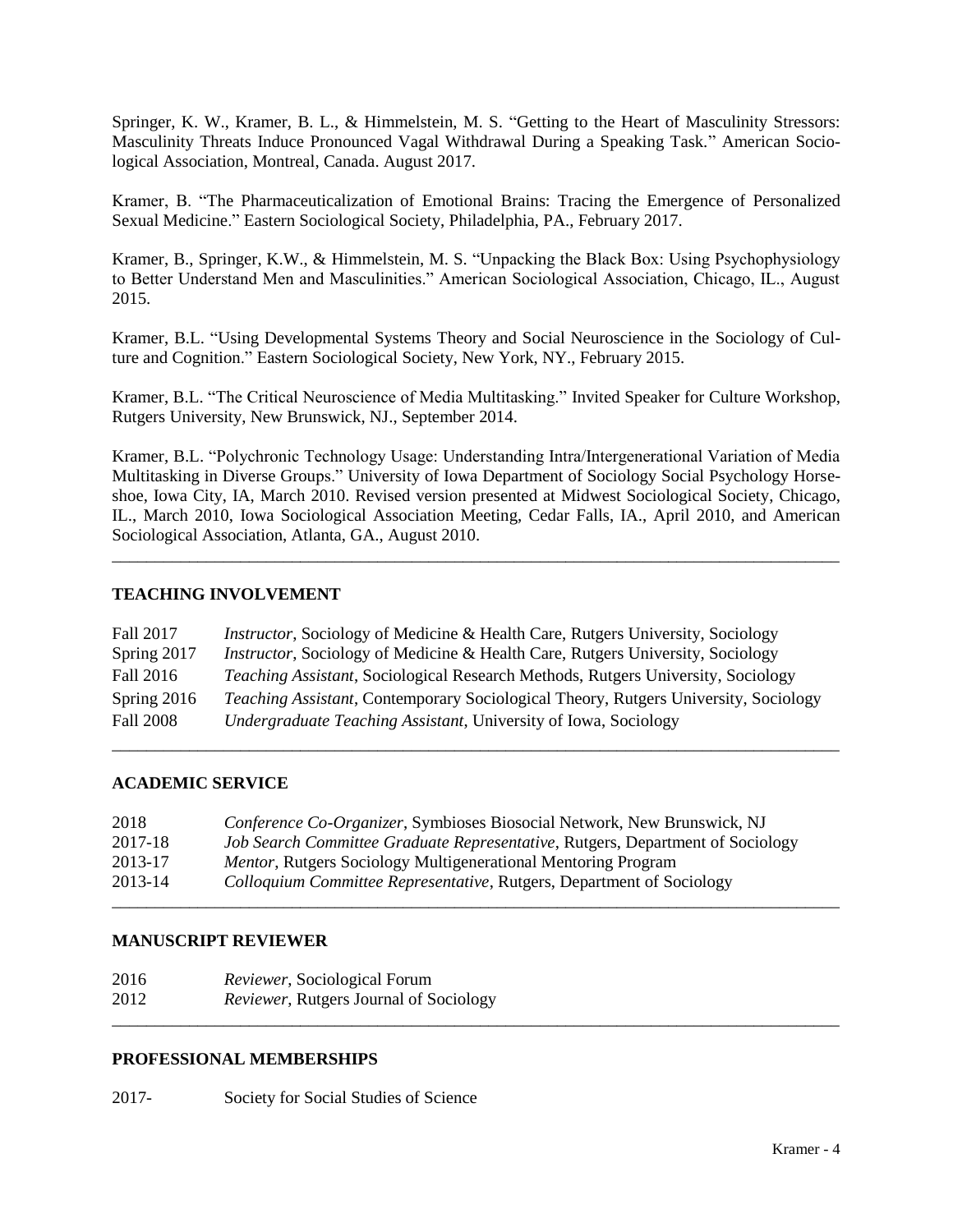| $2015 -$ | <b>Eastern Sociological Society</b> |  |
|----------|-------------------------------------|--|
| 2010-    | American Sociological Association   |  |
| 2008-    | Alpha Kappa Delta                   |  |
|          |                                     |  |

## **TECHNICAL AND LANGUAGE SKILLS**

*Technical Skills*: Statistics (R, SPSS, STATA); Networks (R, Gephi, Sci2); Cloud Computing (Amazon EC2 Web Services); Survey Design (Qualtrics); Online Databases (ISI Web of Science, Scopus, Google Scholar, PubMed); Reference Platforms (EndNote, Zotero); Qualitative Coding (NVivo); Psychophysiology Software & Acquisition (AcqKnowledge; E-Prime; CNAP 500at BP acquisition; BIOPAC Systems including electrocardiograph, heart rate variability, respiration, and blood pressure; Mindware HRV/ BPV); Biomarker Acquisition (Cortisol, Testosterone via saliva)

*Language Skills*: English (native, fluent); Spanish (proficient speaker, reader, and writer)

#### **CERTIFICATIONS**

*Collaborative Institutional Training Initiative Certification*, License 25648908 (4/2018 – 4/2021), Rutgers University.

\_\_\_\_\_\_\_\_\_\_\_\_\_\_\_\_\_\_\_\_\_\_\_\_\_\_\_\_\_\_\_\_\_\_\_\_\_\_\_\_\_\_\_\_\_\_\_\_\_\_\_\_\_\_\_\_\_\_\_\_\_\_\_\_\_\_\_\_\_\_\_\_\_\_\_\_\_\_\_\_\_\_\_\_\_

*Protection of Minors Training Course Certification*, License LHPO148ONSJRPOSM (4/2019 – 4/2019), Rutgers University.

*Good Clinical Practice Training for Social and Behavioral Research Certification*, License 23584 (4/2018), National Institutes of Health. \_\_\_\_\_\_\_\_\_\_\_\_\_\_\_\_\_\_\_\_\_\_\_\_\_\_\_\_\_\_\_\_\_\_\_\_\_\_\_\_\_\_\_\_\_\_\_\_\_\_\_\_\_\_\_\_\_\_\_\_\_\_\_\_\_\_\_\_\_\_\_\_\_\_\_\_\_\_\_\_\_\_\_\_\_

## **UNDERGRADUATE GRANTS AND HONORS**

| 2010 | J. Richard Wilmeth Award for Excellent Honors Thesis, University of Iowa, Dept. of So-<br>ciology                                                 |
|------|---------------------------------------------------------------------------------------------------------------------------------------------------|
| 2010 | Manford Kuhn Award for Best Undergraduate Junior-Senior Paper, Iowa Sociological<br>Association                                                   |
| 2010 | Award for Distinguished Poster Presentation in Social Sciences, University of Iowa Cen-<br>ter for Research by Undergraduates, University of Iowa |
| 2010 | <i>Honors Program Participant, American Sociological Association Annual Meeting</i>                                                               |
| 2010 | Outstanding Senior Award, University of Iowa, Dept. of Sociology                                                                                  |
| 2010 | Iowa Center for Research by Undergraduates Travel Grant, Univ. of Iowa                                                                            |
| 2010 | Honors Program Travel Grant, American Sociological Association                                                                                    |
| 2010 | Annual Conference Travel Grant, Midwest Sociological Society                                                                                      |